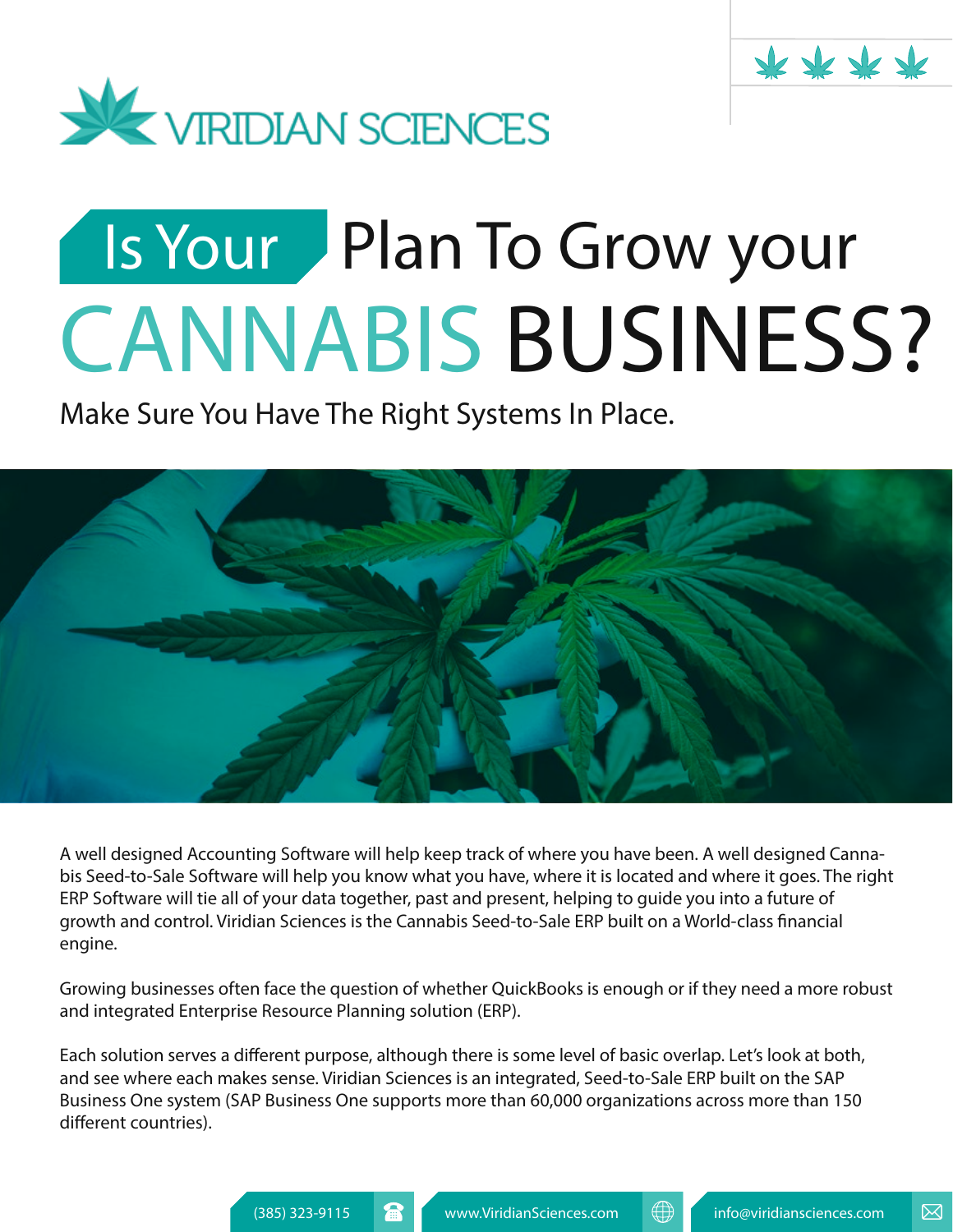



#### Here's the cheat sheet for what's to come:

| <b>QuickBooks</b>                                         | Viridian Sciences ERP (SAP Business One)                                                                                                                   |
|-----------------------------------------------------------|------------------------------------------------------------------------------------------------------------------------------------------------------------|
| Bookkeeping software                                      | End-to-end Cannabis business software                                                                                                                      |
| Designed for basic bookkeeping                            | Designed for Cannabis business                                                                                                                             |
| Suitable for small business volume                        | Scalable to any transaction volume                                                                                                                         |
| General accounting solution                               | Integrate business suite: Financial Management,<br>Sales & Customer Management, Purchasing &<br>Inventory, Production Planning, Analytics and<br>Reporting |
|                                                           | Compliance reporting automation                                                                                                                            |
| <b>Best for: Small General Businesses</b><br>starting out | Best for: Cannabis Industry, Businesses planning<br>for growth                                                                                             |

## HEAD TO HEAD: QUICKBOOKS VS. VIRIDIAN SCIENCES ERP

When comparing QuickBooks with Viridian Sciences ERP, let us start with the intended purpose of each software solution.

QuickBooks is an accounting/bookkeeping solution for SMBs. With QuickBooks Enterprise there is add-on functionality such as limited inventory management, customer reporting and sales functionality, among other features. Companies choose QuickBooks for bookkeeping as a core offering, and QuickBooks does it well as the leading SMB accounting solution. When a business chooses QuickBooks, it is purchasing the solution primarily because it needs accounting software.

⊠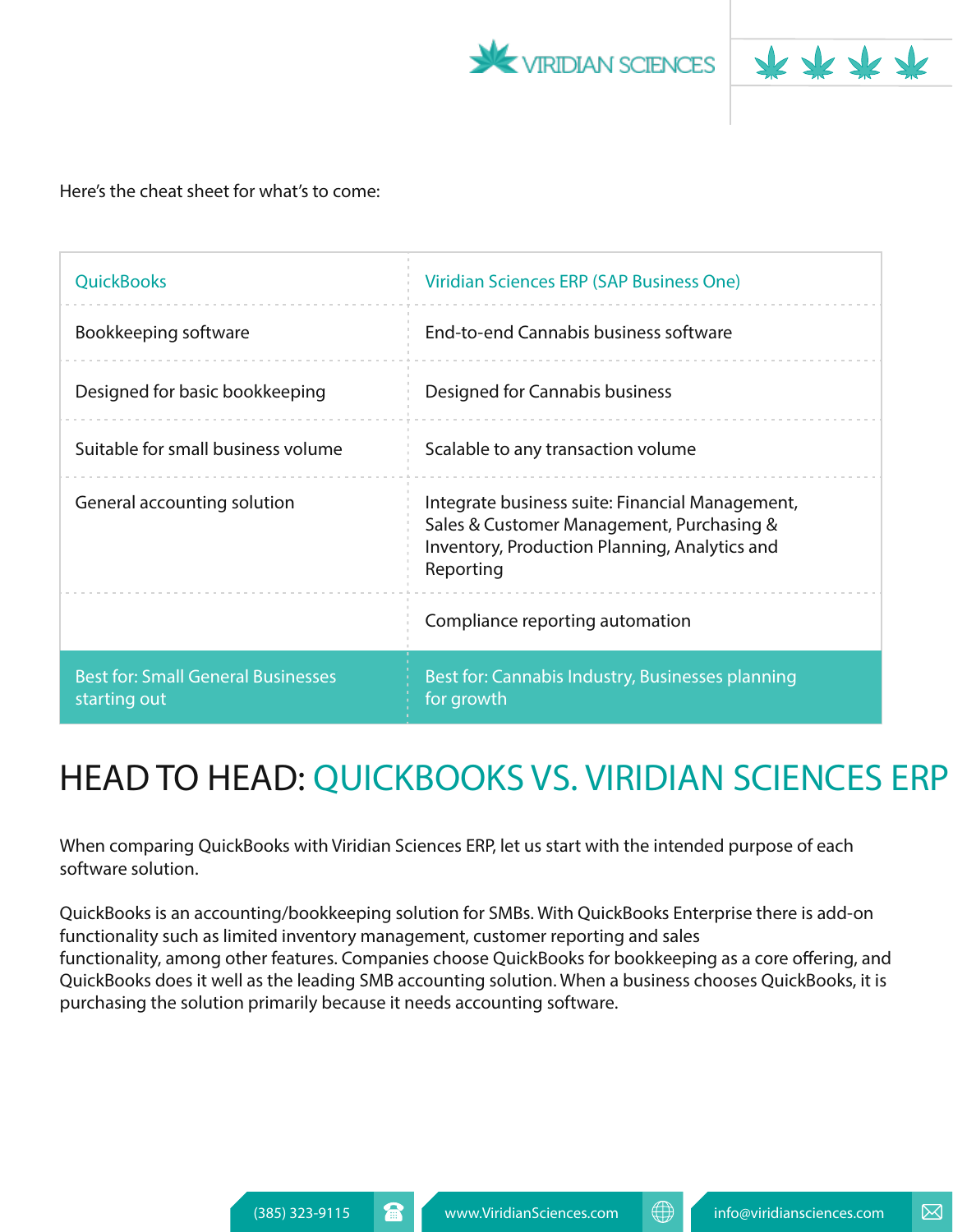



Viridian Sciences is a fully integrated business suite customized for the Cannabis industry providing a complete seed-to-sale ERP platform built for Cultivators, Processors, Distributors, and Retailers. Viridian Sciences has been developed for the Cannabis industry to provide Automated Regulatory Compliance Reporting, Process Automation & Scalability. When it comes to Regulatory Compliance Reporting the data is dynamically passed from the Viridian Sciences system to the State compliance system (METRC, Bio Track), which limits or eliminates the need for manual double entry of information, lowering the possibility of errors.

Viridian Sciences provides a full financial-based cannabis ERP system by utilizing the power SAP Business One which comes with robust GAAP compliant accounting functionality built by the same company that helps run large enterprises such as Coca-Cola and British Petroleum. That said, Cannabis businesses don't choose Viridian Sciences on the basis of accounting: They choose Viridian Sciences as the platform that will run their Cannabis business end-to-end, now and their continued growth. Truth be told, you can bolt on functionality to QuickBooks, extending the software beyond accounting and that will work for some companies.

Viridian Sciences' real-time transparency into all business processes allows you to manage your cannabis business end-to-end from anywhere, with the great efficiencies. Have true visibility into supplier, customer and internal transactions and trends to better plan for future demand and growth.

## **FLEXIBILITY**

For basic accounting, QuickBooks is a market leader for a reason: It has all that a business needs for bookkeeping when first starting out. If a business has typical accounting needs, QuickBooks does the job well. If this is where you find your business, stick with it.

If a business has more complex accounting needs or requires advanced elements such as validatable audit trails, multi-currency support, customized reports, inventory valuation methods, GAAP compliance or integration with industry specific third-party software, you may find that QuickBooks performs less well and often requires manual or complex workarounds.

The Viridian Sciences Seed-to-Sale Software is built for cloud-based delivery allowing the system to be run through any modern web browser. Access your business whenever and wherever you need to regardless of location or device (phone, tablet or computer).

With 100 pre-built reports, including financials, sales, purchasing, production, banking, inventory, human resources, clients hit the ground running, knowing that custom reports can be developed quickly and easily as needed with information relevant to specific business areas and needs. Print, e-mail or publish reports online.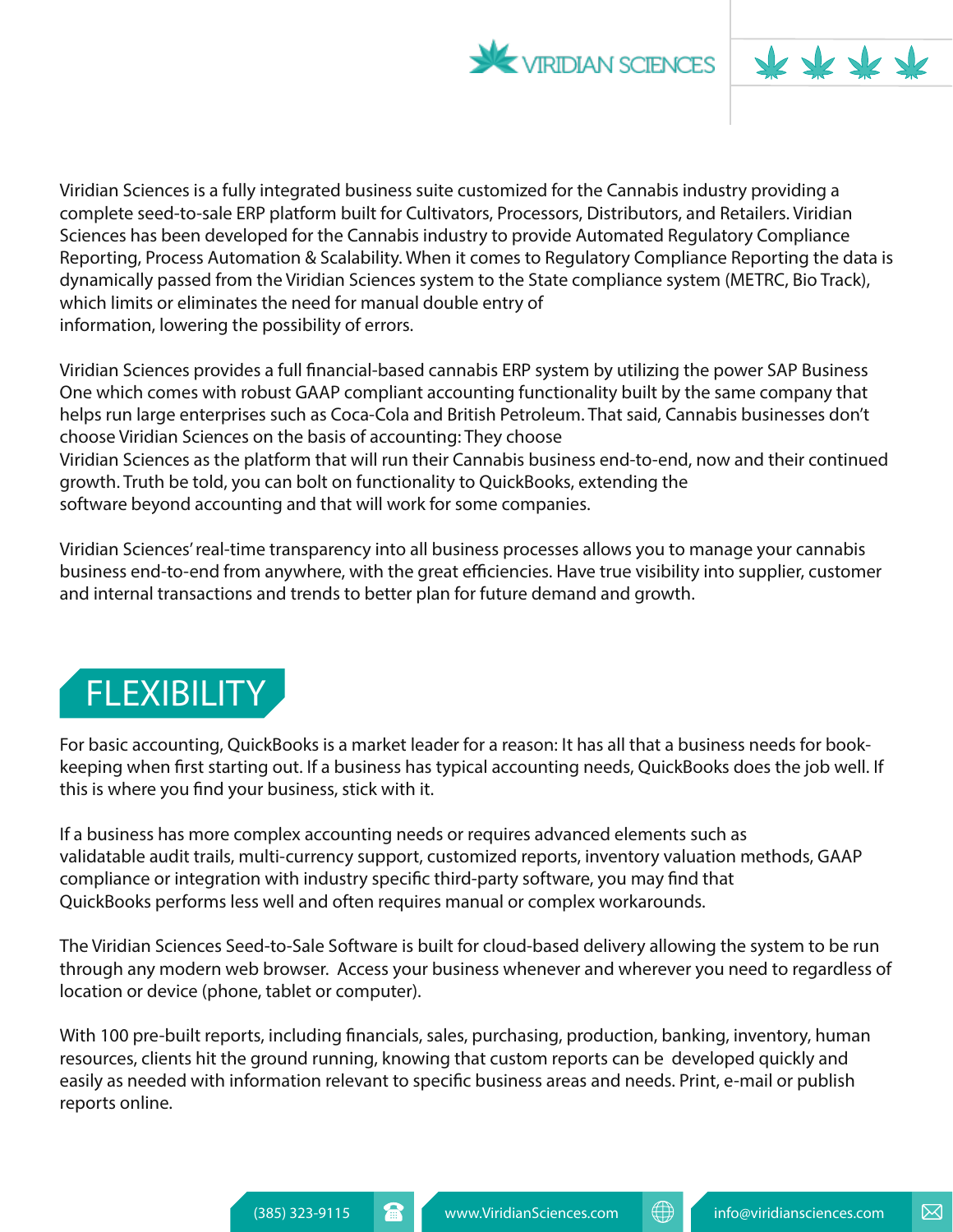



Viridian Sciences has been built for the Cannabis industry and can be configured to work with the unique business processes or special use cases that drive your business. To improve efficiencies and limit human errors, there is a built in path for integrating to major third-party solutions, because running your whole business means going beyond the ordinary.



QuickBooks is built for small businesses. So when transaction volumes are low and there are less than 30 users interacting with the system, no problem. As a business grows, however, performance will suffer. QuickBooks was not designed for larger and fast-growing businesses. A one-man business or a small company can use QuickBooks and get what they need. Businesses with a fast growth plan and trajectory will find they need more flexibility to adapt to growth and changes in their business.

Viridian Sciences replaces the need for multiple single-purpose softwares, bringing one single source of truth and data to the whole company. Benefit from saving time, money and resources trying to purchase, train on and maintain multiple systems, let alone trying to get them all to share data in real time. The Viridian Sciences' platform utilizes a fully GAAP-compliant system, SAP Business One which is built to handle much more robust transactions and user volumes; it accommodates from 5 up to 500 users and is designed to support businesses with high transaction volumes. Where do you see your Cannabusiness growing?

As your company grows, your system can scale along with it whether it is additional functions such as Fixed Assets, and Project Costing or adding locations, the Viridian Sciences framework can handle all your needs now and in the future. Are you planning on having multiple operating companies? Financials can be automatically consolidated from multiple databases to provide information for the investment holding company.

### BUSINESS-SPECIFIC FUNCTIONALITY

As a general-purpose accounting solution, QuickBooks makes sense. A wide range of businesses rely on the software, and it is built with general-purpose accounting functionality in mind. Businesses that need no more than basic accounting are set.

For businesses that operate within industry-specific regulations for example State Compliance reporting and FDA requirements, or companies that may be considering a future that includes going public or being acquired, may find running QuickBooks is not enough.

⊠